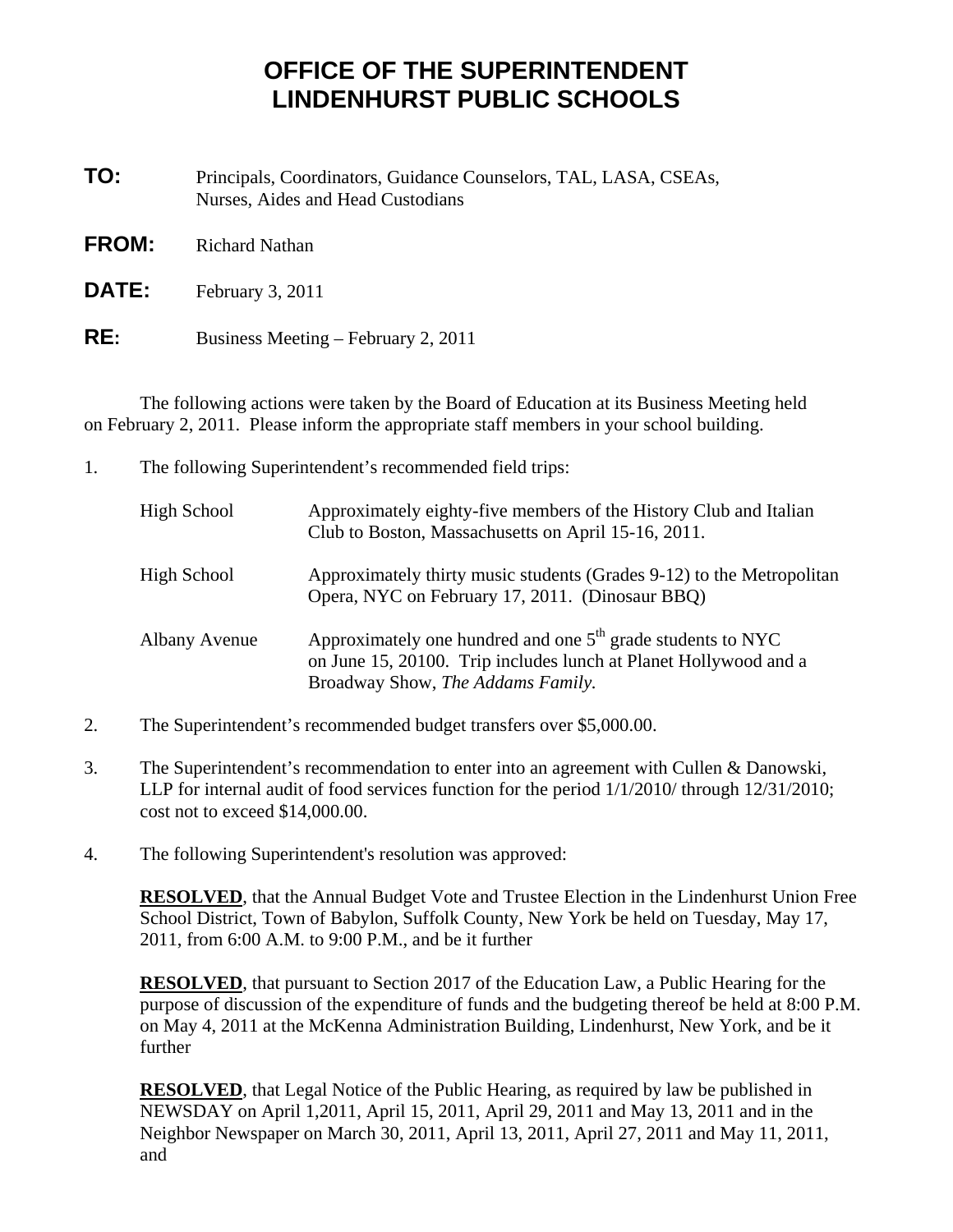**RESOLVED**, that Legal Notice of the Annual Budget Vote and Trustee Election, as required by law, be published in NEWSDAY on April 1, April 15, April 29, 2011 and May 13, 2011 and in the Neighbor Newspaper on March 30, 2011, April 13, 2011, April 27, 2011 and May 11, 2011, and be it further

**RESOLVED**, that this School District, by resolution previously adopted, did divide into five (5) election districts. The following schools are hereby designed as polling places:

Election District No. 1 (Area of School District south of the tracks of the Montauk Branch of the Long Island Railroad and north of Montauk Highway)

Polling and Registration Place: Lindenhurst Middle School

Election District No. 2 (Area of School District north of the tracks of the Montauk Branch of the Long Island Railroad and south of Sunrise Highway and west of North Wellwood Avenue)

| Polling and Registration Place: | Albany Avenue Elementary School                                            |  |  |  |
|---------------------------------|----------------------------------------------------------------------------|--|--|--|
|                                 | Election District No. 3 (Area of School District north of Sunrise Highway) |  |  |  |
| Polling and Registration Place: | William Rall Elementary School                                             |  |  |  |
|                                 | Election District No. 4 (Area of School District south of Montauk Highway) |  |  |  |
| Polling and Registration Place: | E. W. Bower Elementary School                                              |  |  |  |
|                                 |                                                                            |  |  |  |

Election District No. 5 (Area of School District north of the tracks of the Montauk Branch of the Long Island Railroad, south of Sunrise Highway and east of North Wellwood Avenue)

Polling and Registration Place: Daniel Street Elementary School

**RESOLVED**, that the Board of Education, in addition to the legal publication in four editions of each of the three above-mentioned newspapers, will send a notice with all information relative to the date and time of election to all residents and taxpayers within the District, and be it further

**RESOLVED**, that the residents of the Lindenhurst Union Free School District may register to vote for School District Elections at the office of the District Clerk between the hours of 9:00 o'clock A.M. and 4:00 o'clock P.M. on any day that the office is open, and also at the regularly scheduled Board of Education Business meetings during April and May. However, such registration will not take place less than five (5) days preceding any School District Election, and be it further

**RESOLVED**, that the District be authorized to appoint the necessary personnel to function as Building Leaders and Election Inspectors/Clerks, and be it further